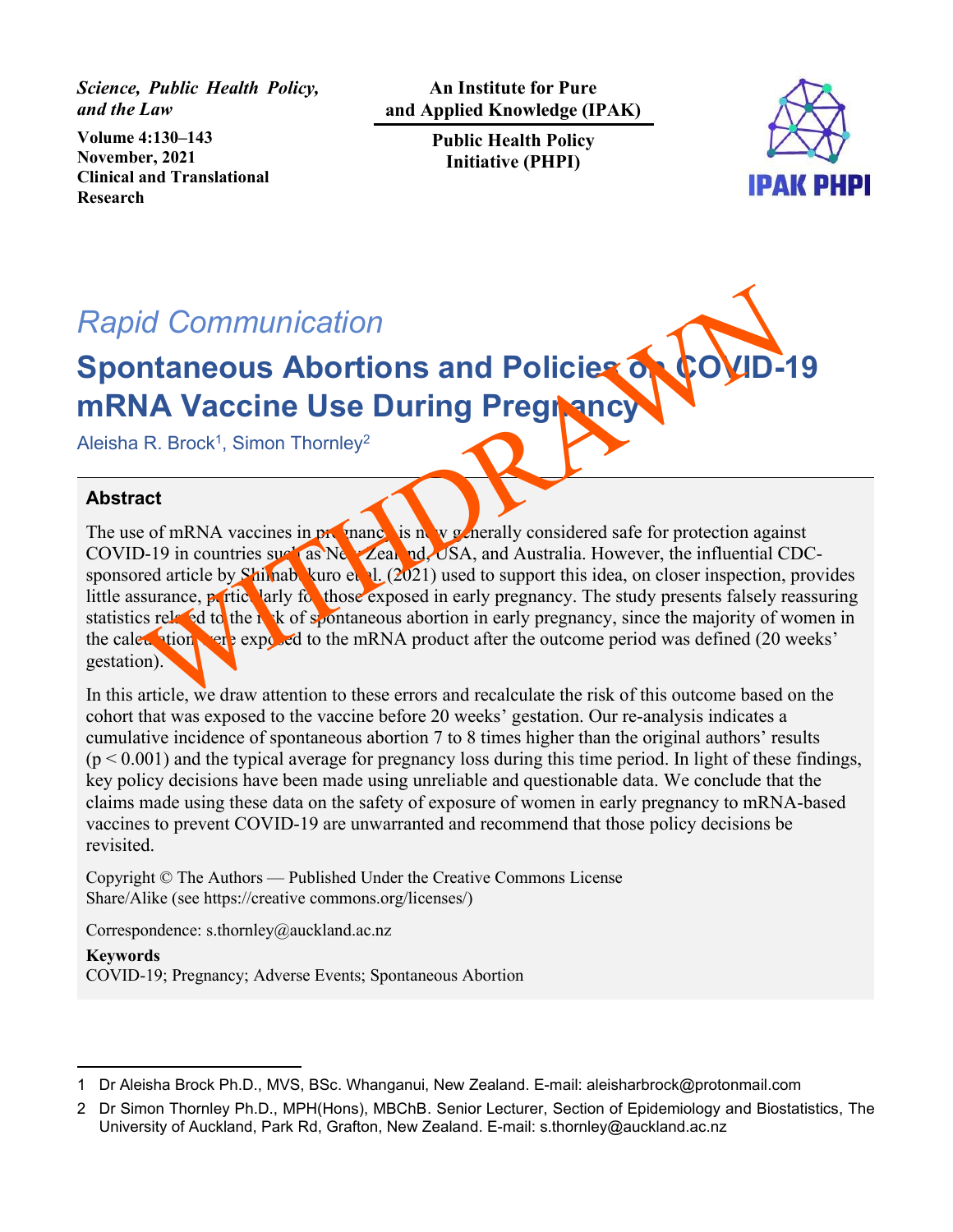#### **Contents**

| 1           | <b>Introduction</b>                        | 131 |
|-------------|--------------------------------------------|-----|
| $\mathbf 2$ | <b>Exploration and discussion of study</b> | 131 |
| 3           | <b>Further discussion</b>                  | 135 |
| 4           | <b>Conclusion</b>                          | 137 |
| 5           | <b>Editor's notes</b>                      | 137 |
| 6           | <b>Editor's references</b>                 | 137 |
|             | <b>Authors' references</b>                 | 138 |
| 8           | <b>Supplementary tables</b>                | 142 |

#### **1 Introduction**

The use of mRNA vaccines in pregnancy are reported as being safe for pregnant women and their unborn child(ren) for protection against COVID-19, in countries such as New Zealand,  $[1]$  U<sub>2</sub>A,  $[2]$ and Australia.[3] However, the ticle by Shimabukuro et al.  $(2021)[4]$  used to support his idea, on closer inspection, provides little assurance, particularly for women  $\exp\left(-\frac{1}{2}\right)$  in early pregnancy. Here, we outline  $\mathbf{u}$  ese concerns and question the unrestricted  $\mathbf{u}$  of the vaccines in pregnant women. thors' references<br>
pplementary tables<br>
that "the proportion and colleagues correctly a<br>
that "the proportion as the three control true post-variant to make the<br>
throduction<br>
or mRNA vaccines in pregnancy are<br>
and their tri

# **2 Exploration and discussion of the study used to inform current recommendations**

The authors analyzed the v-safe registry data from 14 December 2020 to 28 February 2021 (an 11 week span), which included 827 pregnancies (of 3,958 enrolled) for which there was a recorded outcome. Data was collected from three U.S. vaccine safety monitoring systems: the v-safe aftervaccination health checker, the v-safe registry, and the Vaccine Adverse Event Reporting System (VAERS). The Centers for Disease Control and Prevention's (CDC) v-safe registry is a new CDC smartphone-based active surveillance system developed for the COVID-19 vaccination program, which sends text messages to participants to prompt them to complete an online survey to assess their health status and encourage reporting of adverse reactions post-vaccination until 12 months after the final dose. The authors concluded that there were no obvious safety signals precluding mRNA vaccine use in pregnancy. This was further justified with reference to a cumulative incidence of spontaneous abortion of 12.6% (104/827) that was considered similar to historic studies; however, Shimabukuro and colleagues correctly acknowledge that "the proportion  $\epsilon$ " pregnant persons who reported spontaneous abortion may not reflect  $[the]$ true post-vac ination proportions because participants might  $\mathbf{h}$  been vaccinated after the period of greatest risk in the first trimester, and very early pregnancy losses might not be recognized".[4] However, closer inspection of the 827 women in

the denominator of this calculation reveals that between 700 to 713 women were exposed to the vaccine after the timeframe for recording the outcome had elapsed (up to 20 weeks of pregnancy). Hence, a re-analysis of these figures indicates a cumulative incidence of spontaneous abortion ranging from  $82\%$  (104/127) to 91% (104/114), 7–8 times higher than the original authors' results.

Using information from the article, we derived the periods of pregnancy in which women were first exposed to the vaccine, and hence approximate counts of women who were at risk of spontaneous abortion after receiving the mRNA product: those exposed before 20 weeks' gestation. Live births occurred in 712 women (724 infants, including 12 multiples), with 700 (98.3%) first exposed to the vaccine in the third trimester, and only 12 women exposed before 26 weeks' gestation. Although many more women in the study were vaccinated before 20 weeks, the outcomes of their pregnancies were largely not available and could not have resulted in a livebirth within the study timeframe. The available results of this cohort only captured outcomes in ~8% (96/1,132) and ~0.8% (14/1,714) of women in the first and second trimesters, respectively.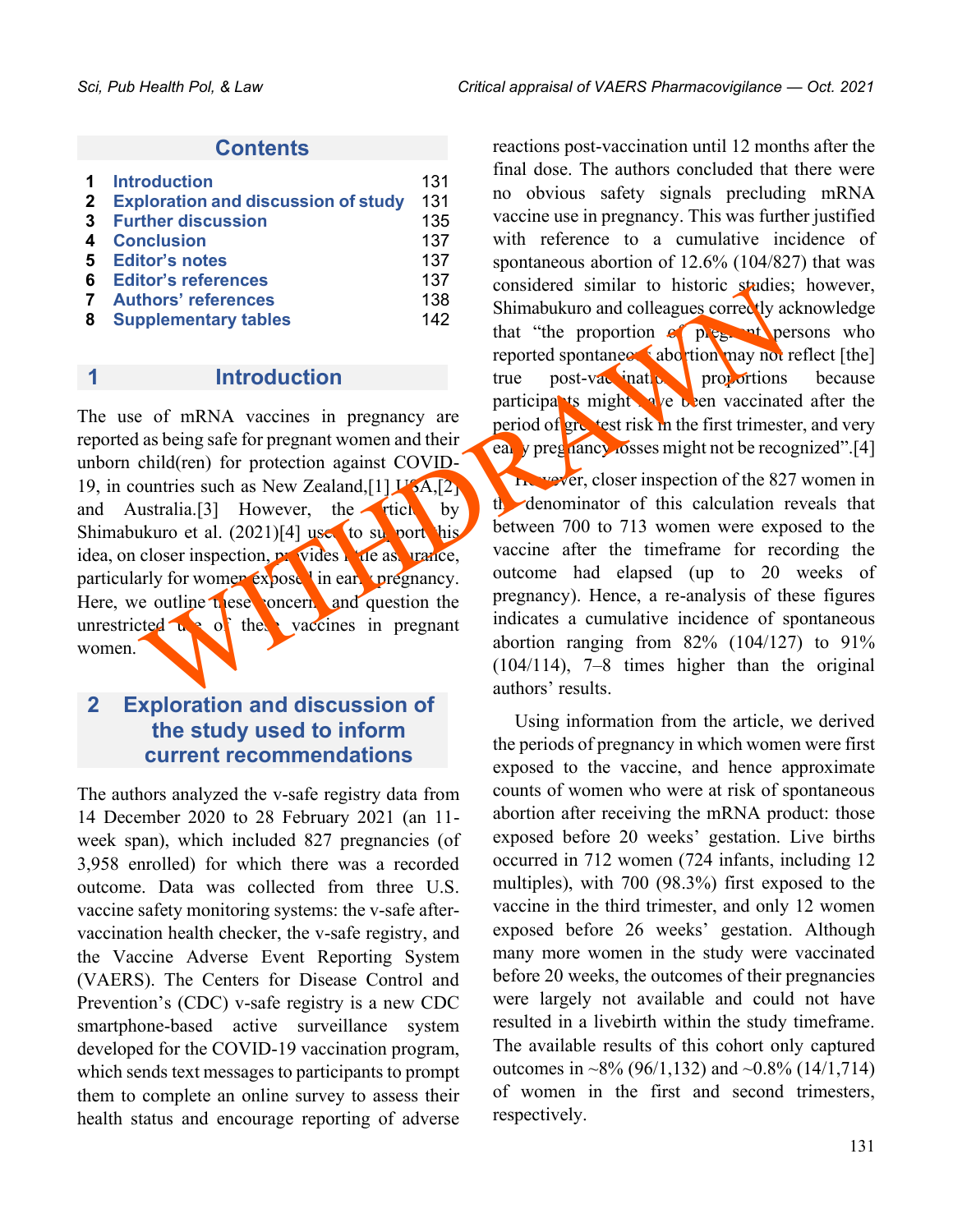**Figure 1.** Comparison of the exposure and outcome cohorts used by Shimabukuro et al. (2021).[4] Four cohorts of exposure were reported: periconception (30 days before last menstrual period though 14 days after), first trimester (conception to 14 weeks), second trimester (14 to 28 weeks), and third trimester (from 28 weeks until birth). Two cohorts of outcomes reported: first mRNA vaccine received before 20 weeks; and first mRNA received from 20 weeks' gestation. The infant was followed for 28 days during the perinatal period (birth–28 days).

|                |                                                                                                                                                                                                                                                                                                                                                                                                                                                                                                           | <b>Exposure Cohorts</b> |                        |                                       |                                                                                                                                                                                                                                                                                                                                                                                          |
|----------------|-----------------------------------------------------------------------------------------------------------------------------------------------------------------------------------------------------------------------------------------------------------------------------------------------------------------------------------------------------------------------------------------------------------------------------------------------------------------------------------------------------------|-------------------------|------------------------|---------------------------------------|------------------------------------------------------------------------------------------------------------------------------------------------------------------------------------------------------------------------------------------------------------------------------------------------------------------------------------------------------------------------------------------|
| Periconception | Trimester 1                                                                                                                                                                                                                                                                                                                                                                                                                                                                                               | Trimester 2             |                        | Trimester 3                           |                                                                                                                                                                                                                                                                                                                                                                                          |
|                | (< 14 wk)                                                                                                                                                                                                                                                                                                                                                                                                                                                                                                 | $(≥ 14$ and < 28 wk)    |                        | $(228 \text{ wk})$                    |                                                                                                                                                                                                                                                                                                                                                                                          |
|                |                                                                                                                                                                                                                                                                                                                                                                                                                                                                                                           |                         | <b>Outcome Cohorts</b> |                                       |                                                                                                                                                                                                                                                                                                                                                                                          |
|                | First mRNA Exposure < 20 weeks                                                                                                                                                                                                                                                                                                                                                                                                                                                                            |                         |                        | First mRNA $Exp$ , $ve \ge 20$ we sks | Infant (Birth - 28 days)                                                                                                                                                                                                                                                                                                                                                                 |
|                | To compound the confusion, several overlapping<br>periods of exposure and outcome were <b>ported</b> and<br>used to define cohorts of women. Exposite to the<br>vaccine was defined by trim ester $(k \text{ ricon}$ eption,<br>first, second, and third <sup>b</sup> Outed nes we edefined as<br>women first exposed to the mR IA vaccine before<br>20 weeks' get ation; and first exposed from 20<br>weeks' gestion. The infant was followed for 28<br>days during the perinatal period (birth-28 days) |                         |                        | uncertainty.                          | The remaining 13 women exposed during the<br>second trimester (from 14 up to 28 weeks'<br>gestation) cannot be further classified as first<br>exposed to mRNA before or after the 20-week<br>cut-off for defining the type of pregnancy loss<br>(spontaneous abortion or stillbirth),<br>and<br>therefore a range is reported to reflect this<br>The sweeping conclusions of safety that |
| (Figure 1).    |                                                                                                                                                                                                                                                                                                                                                                                                                                                                                                           |                         |                        |                                       | Shimabukuro et al $(2021)\text{Id}$ make are not                                                                                                                                                                                                                                                                                                                                         |

Ranges are provided in these analyses as the total number of women whose mRNA injections occurred before, or after, 20 weeks' gestation were not specified in the article. From the information provided in the text and tables, we understand that:

- 1. At least 114 women were first exposed before 20 weeks (reported as pregnancy losses):
	- a. Of which, 96 were in the first trimester: conception up to 14 weeks' gestation;
	- b. The remaining 18 pregnant women must have been exposed in the first part of the second trimester: 14 weeks' to 20 weeks' gestation.
- 2. During the third trimester (from 28 weeks' gestation until birth), 700 pregnant women were reported to have been first exposed to mRNA injections.

The sweeping conclusions of safety that Shimabukuro et al. (2021)[4] make are not convincing, given their study's limitations. These include:

- 1. Study design issues include:
	- a. No unexposed pregnancies were used;
	- b. 94% of the cohort were healthcare workers;
	- c. Less than 15% of pregnant women in the vsafe registry were also enrolled in the pregnancy registry.
- 2. For pregnancy loss in the first 20 weeks, an incorrect denominator was used in calculating the cumulative incidence. Their calculation included cohorts that were first exposed to the injection after the outcome was defined (spontaneous abortion). This point was discussed by McCullough and colleagues.[5]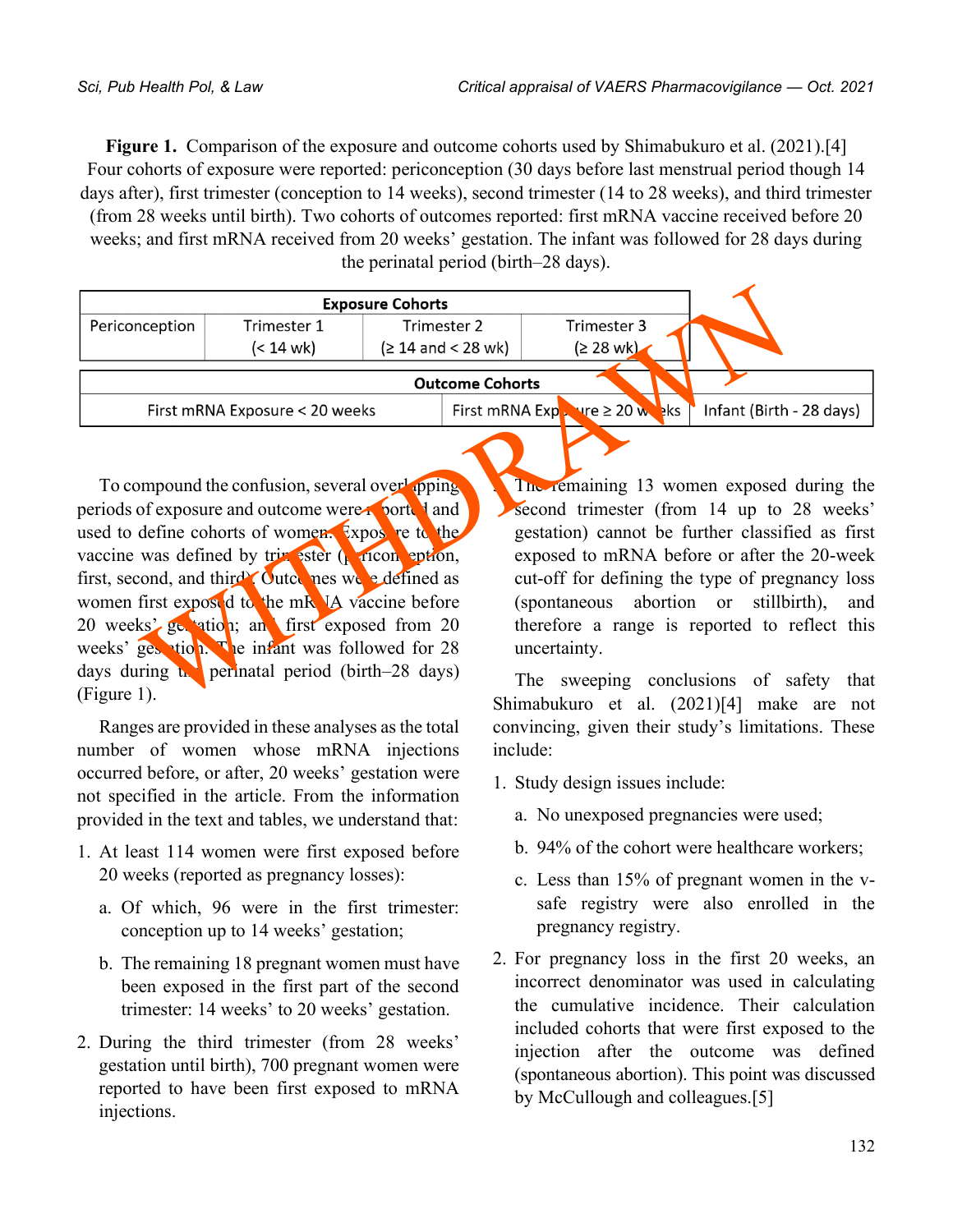- 3. The authors did not disclose essential descriptive statistics required to critique their recommendations, such as:
	- a. Number of live births for women whose first mRNA vaccinations occurred before and after 20 weeks' gestation;
	- b. The total number of pregnancies in these groups.
- 4. Exposure and outcomes were provided using two measures of gestation that are not interchangeable: trimester (first, second, third) and gestation (either less than 20 weeks, or 20 weeks or more) (Figure 1).
- 5. The timing of the first and second  $\bigcap$  RNA vaccinations was absent, with no  $\overline{m}$  ication of outcome. Additionally, no analy is was provided to determine if the pregnancy out ome differed by exposure to  $t$  type of product, either: Pfizer/BioNTech's NT162<sub>2</sub> or Moderna's  $mRNA-127$
- 6. The inclusion of adverse events that occurred within 14 days of exposure was not specified.
- 7. A high baseline rate of 26% was used for the historical comparison of spontaneous abortion risk, an estimate that includes clinically unrecognized pregnancies and differs substantially from the definition used in this study (clinically recognized pregnancies).[5] Comparable estimates of clinically recognized pregnancies, range from 8% to 15%.[6–8] Here, we use a clinically recognized spontaneous abortion rate of 11.3% (from a study carried out in Manitoba on  $n = 79,978$  women).[7]
- 8. Possible underestimation of spontaneous abortion. Spontaneous abortions were the most frequently reported pregnancy-related adverse event; however, voluntary reporting systems are notoriously delayed. The VAERS reports through to February 28, 2021 used in this article

appear to be based on the date the reports were received rather than the event date and are likely to be underreported.

#### **A closer look at the data**

Despite the study's limitations, some information can be derived that was not presented by the authors. A flow diagram  $\left(\frac{1}{100}\right)^{1/2}$  illustrates the outcomes of 827 pregnant women in the study, which resulted in  $\lambda$ <sup>4</sup> live births (including 12 multiples). Using Figure 2, the total numbers in each  $\exp\left(\frac{1}{2}x\right)$  regroup can be estimated with some  $u_n$  ertain  $v$  (ranges provided; see Table 1). The lack of follow up in the first outcome cohort creates uncertainty in the statistics presented in the original article.<sup>[4]</sup> However, by combining Table 1 with Table 4 of the original manuscript,[4] we investigated the nature of the association between mRNA vaccine use in pregnancy and pregnancy outcome (Table 2) by cohort. the total number of pregnancies in these can be derived that was not present<br>outps.<br>
sure and outcomes were provided using which results of a buttomes of 827 pregnant Nomea. In<br>
sure and outcomes were provided using which

The study indicates that at least 81.9% ( $\geq$ 104/127) experienced spontaneous abortion following mRNA exposure before 20 weeks, and 92.3% (96/104) of spontaneous abortions occurred before 13 weeks' gestation (Table 4, footnotes).[4] This is a very high proportion of pregnancy loss observed in those exposed to the mRNA vaccination before 20 weeks' gestation, ranging from  $81.9-91.2\%$  (n = 114-127), which is significantly different to baseline estimates from other studies  $(11.3\%, n = 79.978 \, [6]; p < 0.001)$ , being 7- to 8-fold higher than expected ( $p < 0.001$ ). The authors' interpretation of no difference in the observed incidence of pregnancy loss in those who received their first mRNA vaccine before 20 weeks' gestation compared to baseline must be questioned.

At face value, the study presented indicates that exposure to mRNA vaccination in the third trimester is safe and supported by another study exploring exposure from 29 weeks.[9] However, as highlighted by McCullough and colleagues,[5]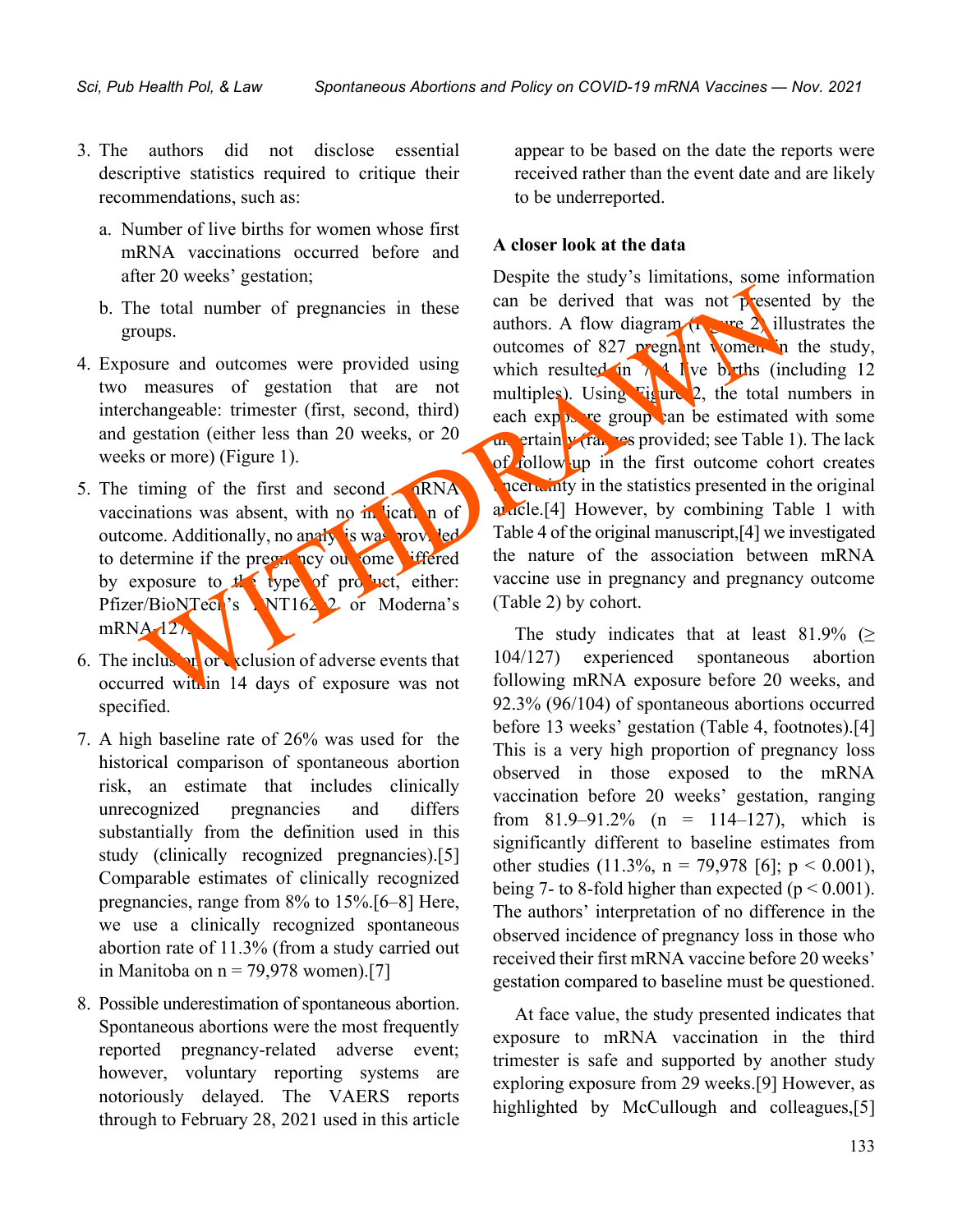

**Figure 2.** Flow diagram of the outcomes of the 827 pregnant women who received mRNA vaccines, resulting in 724 live births.

12.6% of this group reported 'Grade 3' adverse events (i.e. severe or medically significant but not immediately life-threatening)[10] and 8% reported a temperature above 38°C after the second mRNA dose (which can induce miscarriage or premature labor). The study follow-up concluded 28 days after birth, with long-term effects of prenatal exposure to infants unknown. Other studies of mRNA safety prior to the third trimester are limited by design, such as: the timeline of exposure to the mRNA vaccine was not provided;[11] and women that experienced pregnancy loss between the first and second dose were excluded.[12]

#### **Correction to Shimabukuro et al. article**

Following the submission of this article, a correction was published to the study in question.[13] The authors correctly state that "No denominator was available to calculate a risk estimate for spontaneous abortions, because at the time of this report, follow-up through 20 weeks was not yet available for 905 of the 1224 participants vaccinated within 30 days before the first day of the last menstrual period or in the first trimester. Furthermore, any risk estimate would need to account for gestational week–specific risk of spontaneous abortion." Table 4 was updated to reflect this correction. However, the article's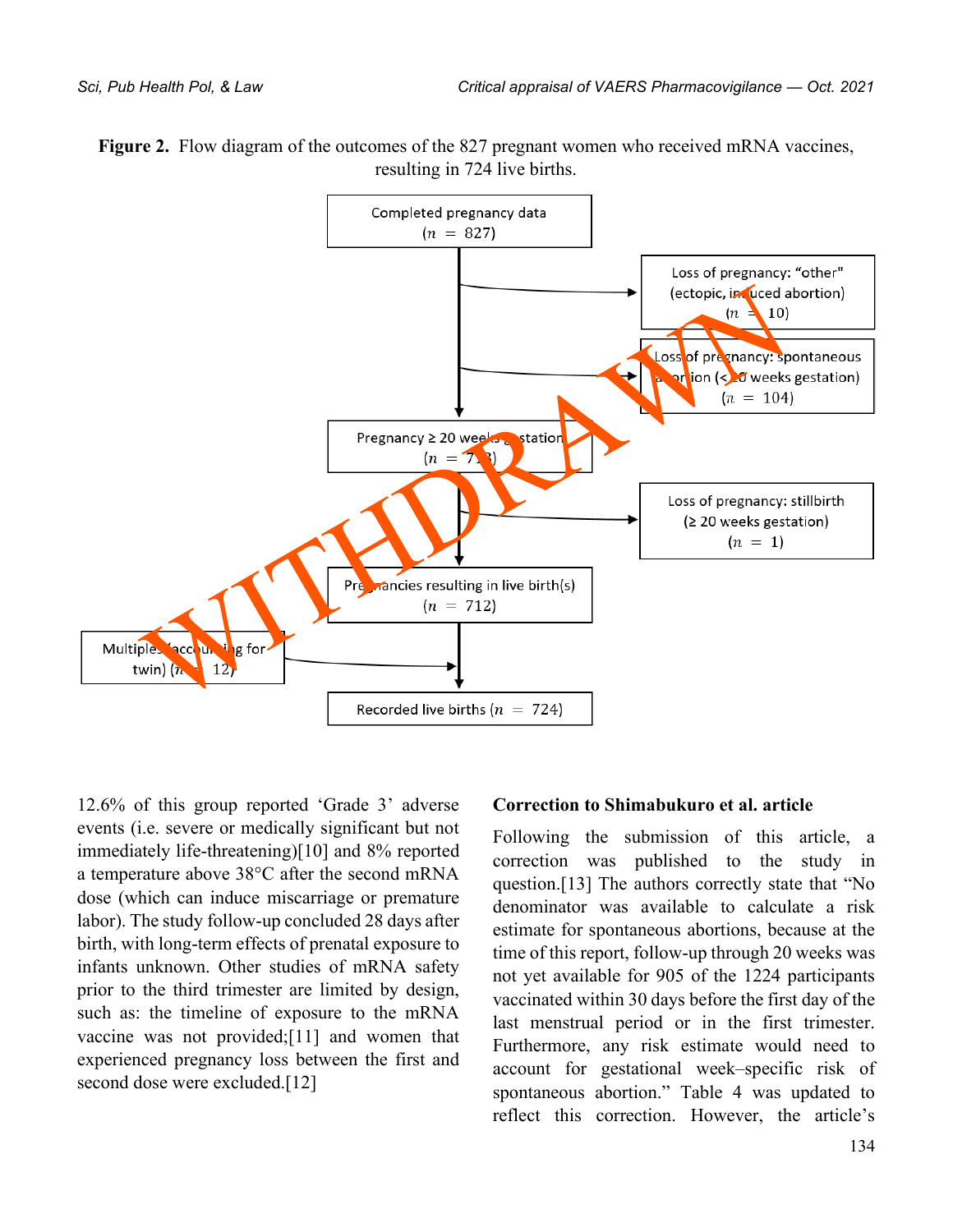abstract, results and discussion continue to state and discuss the initial findings of the study, including the 12.6% spontaneous abortion rate observed in those exposed to mRNA before 20 weeks being within background ranges, rather than being updated to account for the correction. This produces a discontinuity between the corrected results table and the text. The authors continue to stand by their statement that there are no safety signals for use of the mRNA products in pregnancy.

### **3 Further discussion**

As discussed by Shimabukuro et al., the morbidity and mortality of COVID-19 disease in pregnancy  $\mathbf{r}$ reported to be increased and, therefore,  $\mathbf{u}$  and to justify the current international recommendations. for the widespread use of  $mRN$  vac nes in pregnancy, since pregnant women were excluded from the initial vactine rials. $\lceil \cdot \rceil$  However, in two recent studies, this h creased risk was not observed;  $\frac{1}{2}$ ,  $\frac{1}{2}$  of her, they observed that the rate of critical  $ca$ , unit admission and mortality in pregnancy was comparable to those rates among the general population of the same cohort;[15] and inhospital mortality in pregnant women was lower than non-pregnant patients hospitalized with COVID-19 and viral pneumonia.[16] the street of the state of the state of the street and mortality in the street and mortality of COVID-19 discuss in pregnancy.<br>
We are the street as a state of the street and by their covariant that there are no safety sig

The biological pathway underlying these epidemiological findings has been elucidated. Researchers have found that SARS-CoV-2 enters and fuses with the host cell via angiotensinconverting enzyme-2 (ACE-2) receptors, and the spike (S) protein S2 subunit using the heptad-repeat domains, HR1 and HR2.[13,14] Pfizer/BioNTech's BNT162b2 and Moderna's mRNA-1273 vaccines encode this spike (S) protein, which is designed to be delivered into the human cell and translated.[19] The coagulopathy induced by SARS-CoV-2 was investigated in hACE-2 competent mice by Zhang and colleagues[20] and in vitro by Grobbelaar and colleagues.[21] The binding of SARS-CoV-2 spike (S) protein to hACE-2 competent mice was identified. Administration of SARS-CoV-2 and spike (S) protein resulted in the stimulation of platelets to release coagulation factors, secretion of inflammatory factors and formation of leukocyteplatelet aggregates in hACE-2 transgenic mice.[20] In vivo, the circulation of spike  $(S)$  protein of COVID-19 patients contributes to hypercoagulation. In the presence  $\mathbb{C}^*$  the spike (S1) protein alone, findings in dicate that healthy blood flow may be interfered with through major ultrastructural changes in whole blood (platelet hyperactivation noted in vitro).<sup>[21]</sup>

A pre-eclampsia-like syndrome was observed in **ive of 42** pregnant women infected with COVID-19, and was coupled with severe pneumonia in a prospective observational study.[22] Given the relationship between spike (S) protein encoded by mRNA vaccines and SARS-CoV-2 virus, we suggest there could be a biological mechanism for pre-eclampsia-like syndrome in vaccinated women.

Given pregnant women were excluded from the initial clinical trials, the possible impact on mRNA vaccines on the fetus and reproductive capacity of women were informed using animal studies (female rats). The Pfizer-BioNTech study of rats was reported to indicate no issues in fertility of the exposed animals or their pups. However, more careful scrutiny of the study indicates an increase (approximately 2 times) of pre-implantation loss (9.77% compared to 4.09% in the control group), but findings were reported to be within historical control data ranges  $(5.1-11.5\%)$ . There was additionally a low incidence of gastroschisis, mouth/jaw malformations, right-sided aortic arch and cervical vertebrae abnormalities in fetuses, once again reported to be within the range of historical control data. The study did not assess placental transfer of BNT162b2 mRNA.[23] Likewise, the Moderna studies indicated no harmful effects in pregnancy, embryo/fetal development, parturition or post-natal development in studies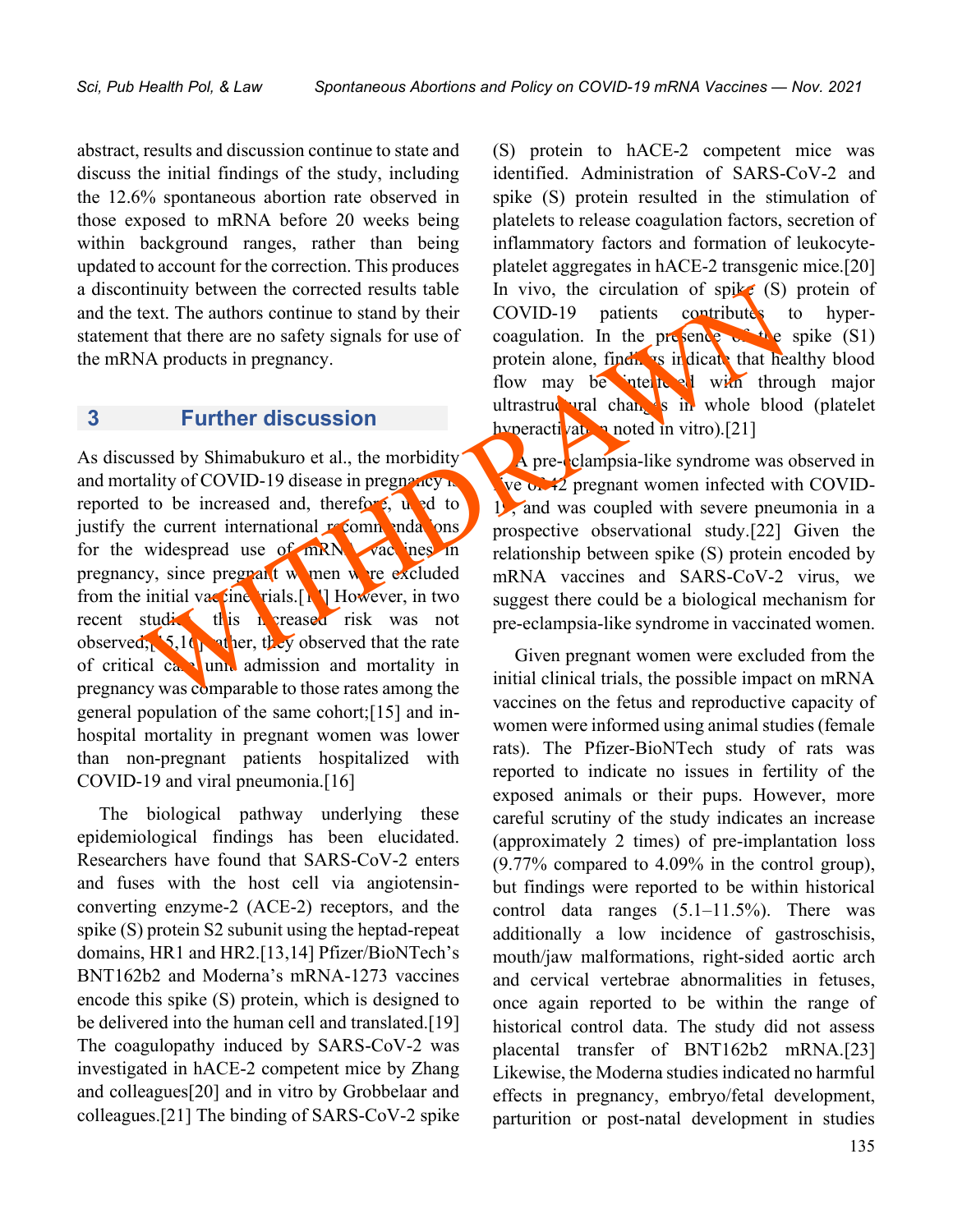carried out in rats.[24] The rodent studies and information on those who found themselves pregnant during the original clinical trials were relied on by clinicians to confer safety in pregnancy and breastfeeding, in combination with the belief that there were no biologically plausible reasons that mRNA technology would be harmful.[14]

Concerns for the effect of mRNA vaccinations in pregnancy and during breastfeeding include, but are not limited to, the following issues.

#### **Transmission of mRNA and spike protein**

The transmission of mRNA and spike protein across the placenta and through breast milk is of concern, given the unknown effect on development in utero or on a breastfeeding infant. There we re no  $mRNA$  spike-encoding region amplifications detected in aqueous or liquid breast milk actions 0–7 days post-vaccination (n=5) in a tudy carried out by Mattar et al. in  $\frac{1}{2}$  pregnant women and five breast-feeding women who received one Pfizer-BioNTech (BNT<sub>162</sub>B2) mRNA vaccination.[25] However, the presence of spike protein itself was not tested for. The authors of this study urge caution, given the small sample sizes and study duration of only one week post-exposure. In contrast to this study, voluntary reporting systems such as VAERS have received numerous reports of thrombotic thrombocytopenic purpura (TTP), gastrointestinal upset, rash, anaphylactic reaction and death (for example, VAERS ID26: 1166062; 927664; 939409; 954010; 1166062; 1224688; 1254975; 1272428; 1343886; 1395088; 1415059; 1445743; 1031318; 1113464; 1182232) following exposure to breastmilk of a recently vaccinated mother.

#### **Inhibition of Synctyin-1**

Other mechanisms which may be disrupted by the injection include syncytin-1 (syn1), a fusogenic protein of retroviral origin, essential for cell fusion and placental development.[27] Studies are required to determine if mRNA encoded spike (S)

protein HR1 (or HR1a28) or HR2 has the ability to inadvertently inhibit syn1, preventing the cell fusion required for placental attachment, resulting in pregnancy loss. The rodent studies carried out by Pfizer and Moderna to determine if there could be an impact on fertility and development may need to be repeated in Old World primates, such as macaques, as they have similar syn1 and syn2 proteins to humans, whereas rats do not. The presence of autoantical odies to syn1 was investigated by Mattar et  $a_n$ , and a though a change from baseline  $\epsilon$  autoantic lies to syn1 occurred in all 15 pregnant women exposed to the first dose of the Pfi er-BioNTech product, the change was not deemed high enough to be considered biologically s. wificant.[25] Given the small sample size, these findings may indicate that further investigation is required. Further, an altered syn1 expression is associated with pre-eclampsia, hemolysis, elevated liver enzymes and low platelets syndrome, intrauterine growth restriction and gestational diabetes mellitus in observational studies.[29–31] NA technology would be harmful.[14] be repeated in Old World premates<br>
erms for the effect of mRNA vaccinations<br>
ancey and during breastfeeding include, but<br>
invited to, the following issues.<br>
invited to, the following is

Synctyin-1 is also required for gamete fusion (syn1 and ACET2 receptors present in sperm [32] and oocytes [33]) and, additionally, found in the testes34 and ovaries.[33,35] In the Comirnaty (Pfizer/BioNTech mRNA vaccine) Package Insert submitted to the Food and Drug Administration (FDA), the manufacturers state that potential impairment of male fertility has not been evaluated (page 15).[36] A single-center prospective study was carried out on the impact of mRNA vaccination on sperm number and motility in 45 men prior to mRNA vaccination exposure (following 2–7 days abstinence), and again 70 days post-exposure to the second vaccination. No significant negative impacts on sperm parameters were reported; however, the study did not assess the fusogenic potential (syn1 is in the acrosome of the sperm head) or synctyin antibody levels in this cohort and is recommended for further research.[37]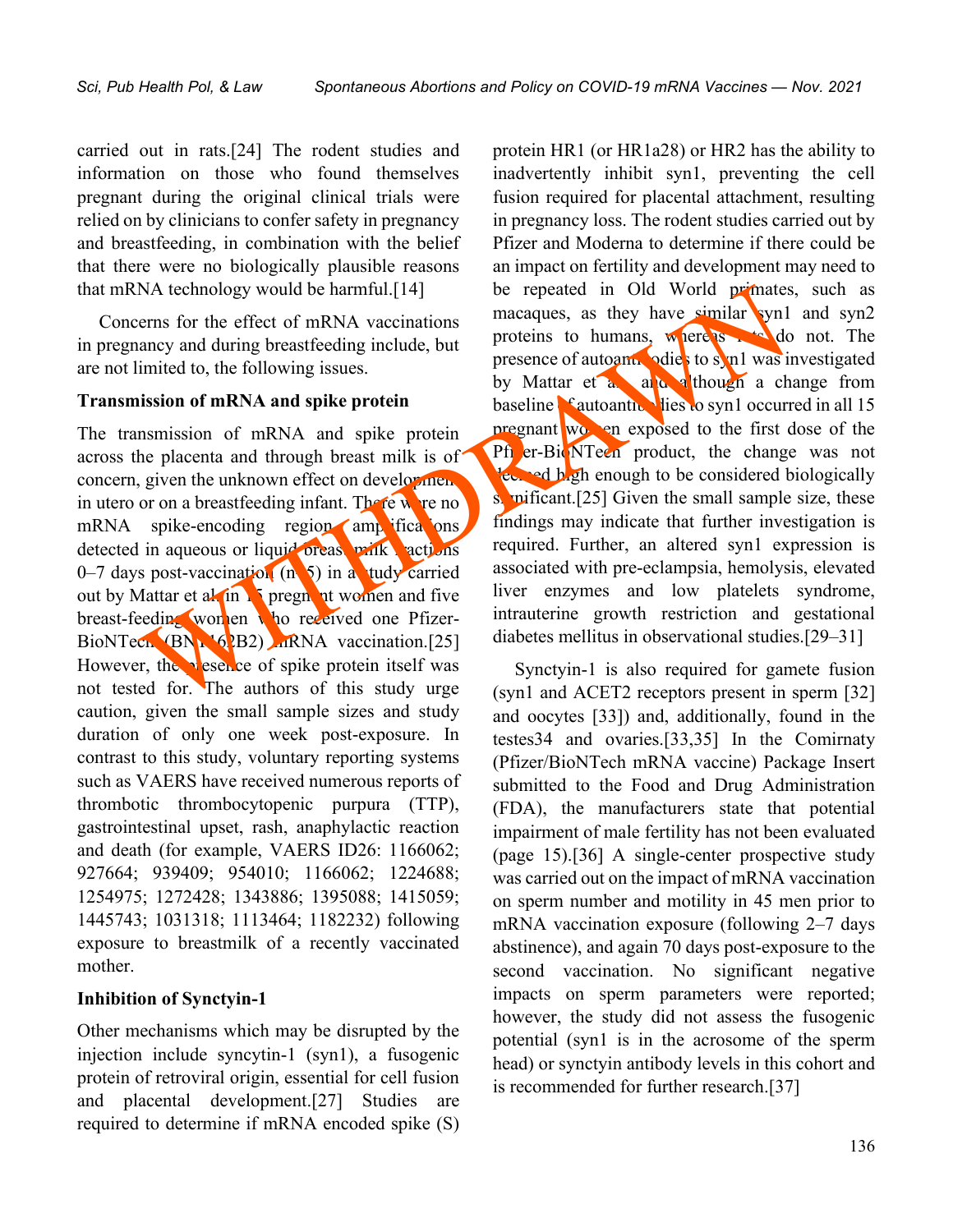### **4 Conclusion**

We question the conclusions of the Shimabukuro et al.[4] study to support the use of the mRNA vaccine in early pregnancy, which has now been hastily incorporated into many international guidelines for vaccine use, including in New Zealand.[1] The assumption that exposure in the third trimester cohort is representative of the effect of exposure throughout pregnancy is questionable and ignores past experience with drugs such as thalidomide.[38] Evidence of safety of the product when used in the first and second trimesters cannot be established until these cohorts have been followed to at least the perinatal period or long-term safety determined for any of the babies born to mothers inoculated during pregnancy. Additionally, the product's  $m$  ufacturer, Pfizer, contradicts these assurances, statings "available data on Comin aty administered to pregnant women are in ufficient to information vaccineassociated risks in pregnancy", and "it is not known" whether  $Comh$  aty is excepted in human milk" as "data are  $\mathbf{h}$  t available to assess the effects of Comirnaty on  $\mathbf{h}$  breastfed infant" (page 14).[39] Let the third in the set at an Company in the the third in the term of the term of the term of the term of the term of the term of the term of the term of the term of the term of the term of the term of the term of the te

Due to the nature of the mRNA vaccine roll-out, healthcare providers need to report any issues in pregnancy to further determine the safety of this product. Caution should be exercised in the administration of vaccines in pregnancy, as indicated by the possible association between the exposure to influenza vaccines containing H1N1pdm09 (2010–11 and 2011–12) and spontaneous abortion.[40] Considering the evidence presented here, we suggest the **immediate withdrawal of mRNA vaccine use in pregnancy (Category X)[41] and those breastfeeding, alongside the withdrawal of mRNA vaccines to children or those of child-bearing age in the general population**, until more convincing data relating to the safety and long-term impacts on fertility, pregnancy and reproduction are established in these groups.

### **5 Editor's notes**

Editor's Note 1: This report was peer-reviewed by reviewers not affiliated with the authors. The process was single-blinded (the authors do not know who the reviewers are).

Editor's Note 2: On June 24, 2021, Dr. Shimabukuro also presented data from the Vaccine Safety Datalink to the US Advisory Committee on Immunization Practices ( $ACIP$ ) and concluded that the system captured  $\mathbf{r}$  (zero) serious adverse events or deaths the could be attributed to the  $CQVID-19$  ccine. On June 10, 2021, Dr. Sh nabukuro reported no increased risk of myocarditis using data from the VSD to the **Vecines** and Related Biological Products Advisory Committee (VRBPAC). Soon after these presentations, US FDA issued an advisory on the risk of myocarditis and pericarditis from the Pfizer/Biontech Bnt162b2/Comirnaty vaccine. The information present to ACIP was critical in their decision on vaccine recommendations. I have addressed the absence of and failure of "pharmacovigilance" in a recent Editorial in this journal.

## **6 Editor's references**

Shimabukuro, T. 2021. COVID-19 Vaccine Safety Updates: Vaccines and Related Biological Products Advisory Committee (VRBPAC). June 10, 2021. <https://www.fda.gov/media/150054/download> Accessed Oct. 23, 2021.

Shimabukuro, T. 2021. COVID-19 Vaccine safety updates Advisory Committee on Immunization Practices (ACIP). June 23, 2021. [https://www.cdc.gov/vaccines/acip/meetings/d](https://www.cdc.gov/vaccines/acip/meetings/downloads/slides-2021-06/03-COVID-Shimabukuro-508.pdf) [ownloads/slides-2021-06/03-COVID-](https://www.cdc.gov/vaccines/acip/meetings/downloads/slides-2021-06/03-COVID-Shimabukuro-508.pdf)[Shimabukuro-508.pdf](https://www.cdc.gov/vaccines/acip/meetings/downloads/slides-2021-06/03-COVID-Shimabukuro-508.pdf) Accessed Oct. 23, 2021.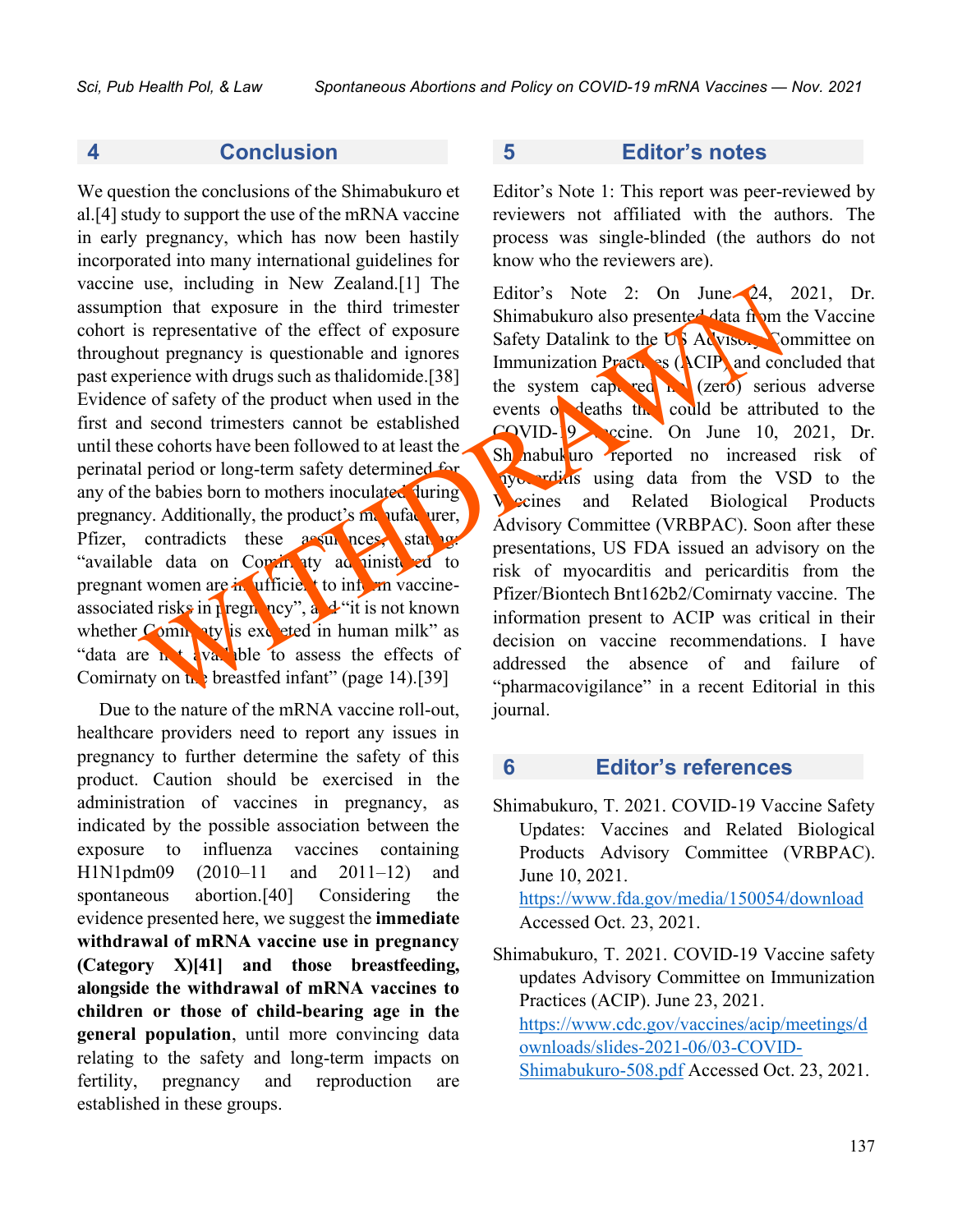## **7 Authors' references**

- 1. The Immunisation Advisory Centre. COVID-19 Education. 2021. COVID-19 vaccines in pregnancy and breastfeeding. [https://covid.immune.org.nz/faq/covid-19](https://covid.immune.org.nz/faq/covid-19-vaccines-pregnancy-and-breastfeeding) [vaccines-pregnancy-and-breastfeeding](https://covid.immune.org.nz/faq/covid-19-vaccines-pregnancy-and-breastfeeding) Accessed Jul. 31, 2021.
- 2. Centers for Disease Control and Prevention (CDC). 2021. COVID-19 Vaccines while pregnancy or breastfeeding. https://www.cdc.gov/coronavirus/2019 ncov/vaccines/recommendations/pregnancy.ht [ml](https://www.cdc.gov/coronavirus/2019-ncov/vaccines/recommendations/pregnancy.html) Accessed Aug. 3, 2021.
- 3. Australian Government Department of Health. 2021. COVID-19 vaccination decision guide for women who are pregnant, eastfelding or planning pregnancy. https://www.health.gov.au. esource voublicatio ns/covid-19-vaccination-shared-decisionmaking-guide-for-women-who-are-pregnant $b$ reastic  $\{ \ln \}$   $\}$  planning-pregnancy Accessed Jul.  $31, 20$ Example the control of the control of SARS-CoV-2 spite proteins (View And Services 2010).<br>
Tends in the insider control and Prevention<br>
C). 2021. COVID-19 Vaccines while<br>
miscraring or breastfeeding.<br>
Since the main and th
- 4. Shimabukuro TT, Kim SY, Myers TR, et al. 2021. Preliminary findings of mRNA Covid-19 vaccine safety in pregnant persons. *New England Journal of Medicine* 384(24): 2273–82. [https://www.nejm.org/doi/full/10.1056/nejmoa](https://www.nejm.org/doi/full/10.1056/nejmoa2104983) [2104983](https://www.nejm.org/doi/full/10.1056/nejmoa2104983)
- 5. McCullough PA, Bernstein I, Jovanovic S, McLeod D, Stricker RB. 2021, Jul. 30. Lack of compelling safety data for mRNA COVID vaccines in pregnant women. [https://trialsitenews.com/lack-of-compelling](https://trialsitenews.com/lack-of-compelling-safety-data-for-mrna-covid-vaccines-in-pregnant-women/)[safety-data-for-mrna-covid-vaccines-in](https://trialsitenews.com/lack-of-compelling-safety-data-for-mrna-covid-vaccines-in-pregnant-women/)[pregnant-women/](https://trialsitenews.com/lack-of-compelling-safety-data-for-mrna-covid-vaccines-in-pregnant-women/)
- 6. Dugas C, Slane VH. 2021, Jun 29. Miscarriage. *StatPearls*. Treasure Island (FL): StatPearls Publishing. PMID: 30422585. [https://www.ncbi.nlm.nih.gov/books/NBK5329](https://www.ncbi.nlm.nih.gov/books/NBK532992/) [92/](https://www.ncbi.nlm.nih.gov/books/NBK532992/)

7. Strumpf E, Lang A, Austin N, et al. 2021. Prevalence and clinical, social, and health care predictors of miscarriage. *BMC Pregnancy and Childbirth* 21(1): 185. doi: 10.1186/s12884- 021-03682-z.

[https://bmcpregnancychildbirth.biomedcentral.](https://bmcpregnancychildbirth.biomedcentral.com/articles/10.1186/s12884-021-03682-z) com/articles/10.1186/s12884-021-03682-z

8. R Linnakaari, N Helle, Mentula, er al. 2019. Trends in the incidence, rate and treatment of miscarriage—nationwide register-study in Finland, 1998–2016. *Human Reproduction*  $34(11)$ :  $2120-8$ .

[https://academic.oup.com/humrep/article/34/11](https://academic.oup.com/humrep/article/34/11/2120/5611272) /2120/5611272

9. Zdanowski W, Waśniewski T. 2021. Evaluation of SARS-CoV-2 spike protein antibody titers in cord blood after COVID-19 vaccination during pregnancy in Polish healthcare workers: Preliminary results. *Vaccines* 9(6): 675. doi: 10.3390/vaccines9060675.

https://www.mdpi.com/2076-393X/9/6/675

- 10. U.S. Department of Health and Human Services. 2010. Common Terminology Criteria for Adverse Events (CTCAE) (Version 4.0). [https://evs.nci.nih.gov/ftp1/CTCAE/CTCAE\\_4](https://evs.nci.nih.gov/ftp1/CTCAE/CTCAE_4.03/CTCAE_4.03_2010-06-14_QuickReference_8.5x11.pdf) [.03/CTCAE\\_4.03\\_2010-06-](https://evs.nci.nih.gov/ftp1/CTCAE/CTCAE_4.03/CTCAE_4.03_2010-06-14_QuickReference_8.5x11.pdf) [14\\_QuickReference\\_8.5x11.pdf](https://evs.nci.nih.gov/ftp1/CTCAE/CTCAE_4.03/CTCAE_4.03_2010-06-14_QuickReference_8.5x11.pdf) Accessed Jul. 31, 2021.
- 11. Kadali RA, Janagama R, Peruru SR, et al. 2021. Adverse effects of COVID-19 messenger RNA vaccines among pregnant women: A crosssectional study on healthcare workers with detailed self-reported symptoms. *American Journal of Obstetrics and Gynecology* 225(4): 458–460. doi: 10.1016/j.ajog.2021.06.007. [https://www.ncbi.nlm.nih.gov/pmc/articles/PM](https://www.ncbi.nlm.nih.gov/pmc/articles/PMC8189739/) [C8189739/](https://www.ncbi.nlm.nih.gov/pmc/articles/PMC8189739/)
- 12. Peretz SB, Regev N, Novick L, et al. 2021. Short-term outcome of pregnant women vaccinated with BNT162b2 mRNA COVID-19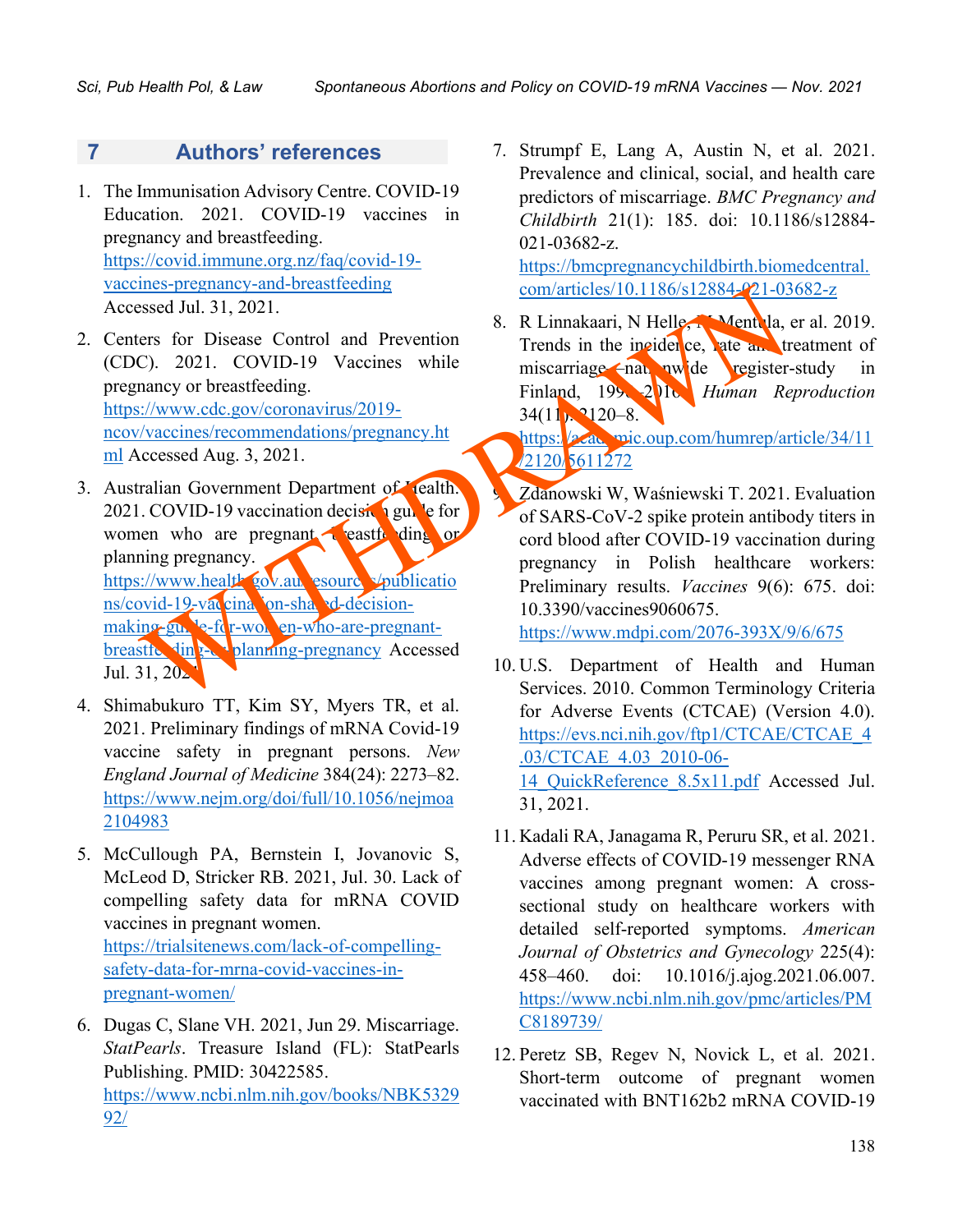vaccine. *Ultrasound in Obstetrics & Gynecology* 58(3): 450–456. doi: 10.1002/uog.23729. [https://obgyn.onlinelibrary.wiley.com/doi/10.1](https://obgyn.onlinelibrary.wiley.com/doi/10.1002/uog.23729) [002/uog.23729](https://obgyn.onlinelibrary.wiley.com/doi/10.1002/uog.23729)

- 13. Shimabukuro TT, Kim SY, Myers TR, et al. 2021, Oct. 14. Preliminary findings of mRNA Covid-19 vaccine safety in pregnant persons. Corrected version. *New England Journal of Medicine* 384(24): 2273–82. https://www.nejm.org/doi/full/10.1056/NEJMx [210016](https://www.nejm.org/doi/full/10.1056/NEJMx210016) id-19 vaccine safety in pregnant persons.<br>
ected version. New England Journal of 18. Xia X. 2021. Domains detection of the S84(24): 2273-82.<br>
W. D. Stephen (10.1056/NEJMx vaccine desired by 130). 109.<br>
116. 2021. mRNA Cov
- 14. Riley LE. 2021. mRNA Covid-19 vaccines in pregnant women. *New England Journal of Medicine* 384(24): 2342–2343. doi: 10.1056/ NEJMe2107070.

https://www.nejm.org/doi/full/10.10 $\sqrt{2}$ /ne $\sqrt{2}$ [107070](https://www.nejm.org/doi/full/10.1056/nejme2107070)

Erratum in: *New England Journal of Medicine* 385(16): 1536. de: 10.1 56/NE Mx210017. https://www.nehn.org/doi/10.1056/NEJMx210  $017$   $\triangle$ 

- 15. Knight M, Bunch K, Vousden N, Morris E, Simpson N, Gale C, O'Brien P, Quigley M, Brocklehurst P, Kurinczuk JJ; UK Obstetric Surveillance System SARS-CoV-2 Infection in Pregnancy Collaborative Group. 2020. Characteristics and outcomes of pregnant women admitted to hospital with confirmed SARS-CoV-2 infection in UK: National population-based cohort study. *BMJ* 369: m2107. doi: 10.1136/bmj.m2107. <https://www.bmj.com/content/369/bmj.m2107>
- 16. Pineles BL, Goodman KE, Pineles L, O'Hara LM, Nadimpalli G, Magder LS, Baghdadi JD, Parchem JG, Harris AD. 2021. In-hospital mortality in a cohort of hospitalized pregnant and nonpregnant patients with COVID-19. *Annals of Internal Medicine* 174(8): 1186–1188. doi: 10.7326/M21-0974.

[https://www.acpjournals.org/doi/10.7326/M21-](https://www.acpjournals.org/doi/10.7326/M21-0974) [0974](https://www.acpjournals.org/doi/10.7326/M21-0974)

17. Xia S, Zhu Y, Liu M. et al. 2020. Fusion mechanism of 2019-nCoV and fusion inhibitors targeting HR1 domain in spike protein. *Cellular & Molecular Immunology* 17: 765–7. doi: 10.1038/s41423-020-0374-2 [https://www.nature.com/articles/s41423-020-](https://www.nature.com/articles/s41423-020-0374-2) 0374-2

18. Xia X. 2021. Domains  $\triangleleft$  functions of spike protein in  $SAPS-Cov-2$  in the context of vaccine design. *V*<sub>14</sub> vses 13(1): 109. doi:  $10.3390/\sqrt{3010}$  9. https://ww.mdpi.com/1999-4915/13/1/109

- 19. Lokossou AG, Toudic C, Barbeau B. 2014. Implication of human endogenous retrovirus envelope proteins in placental functions. *Viruses* 6(11): 4609–27. doi: 10.3390/v6114609. https://www.mdpi.com/1999-4915/6/11/4609
- 20. Zhang S, Liu Y, Wang X, Yang L, Li H, Wang Y, Liu M, Zhao X, Xie Y, Yang Y, Zhang S, Fan Z, Dong J, Yuan Z, Ding Z, Zhang Y, Hu L. 2020. SARS-CoV-2 binds platelet ACE2 to enhance thrombosis in COVID-19. *Journal of Hematology & Oncology* 13(1):120. doi: 10.1186/s13045-020-00954-7. [https://jhoonline.biomedcentral.com/articles/10](https://jhoonline.biomedcentral.com/articles/10.1186/s13045-020-00954-7) [.1186/s13045-020-00954-7](https://jhoonline.biomedcentral.com/articles/10.1186/s13045-020-00954-7)
- 21. Grobbelaar LM, Venter C, Vlok M, Ngoepe M, Laubscher GJ, Lourens PJ, Steenkamp J, Kell DB, Pretorius E. 2021. SARS-CoV-2 spike protein S1 induces fibrin(ogen) resistant to fibrinolysis: Implications for microclot formation in COVID-19. *Bioscience Reports* 41(8): BSR20210611. doi: 10.1042/BSR20210611. <https://pubmed.ncbi.nlm.nih.gov/34328172/>
- 22. Mendoza M, Garcia-Ruiz I, Maiz N, Rodo C, Garcia-Manau P, Serrano B, Lopez-Martinez RM, Balcells J, Fernandez-Hidalgo N, Carreras E, Suy A. 2020. Pre-eclampsia-like syndrome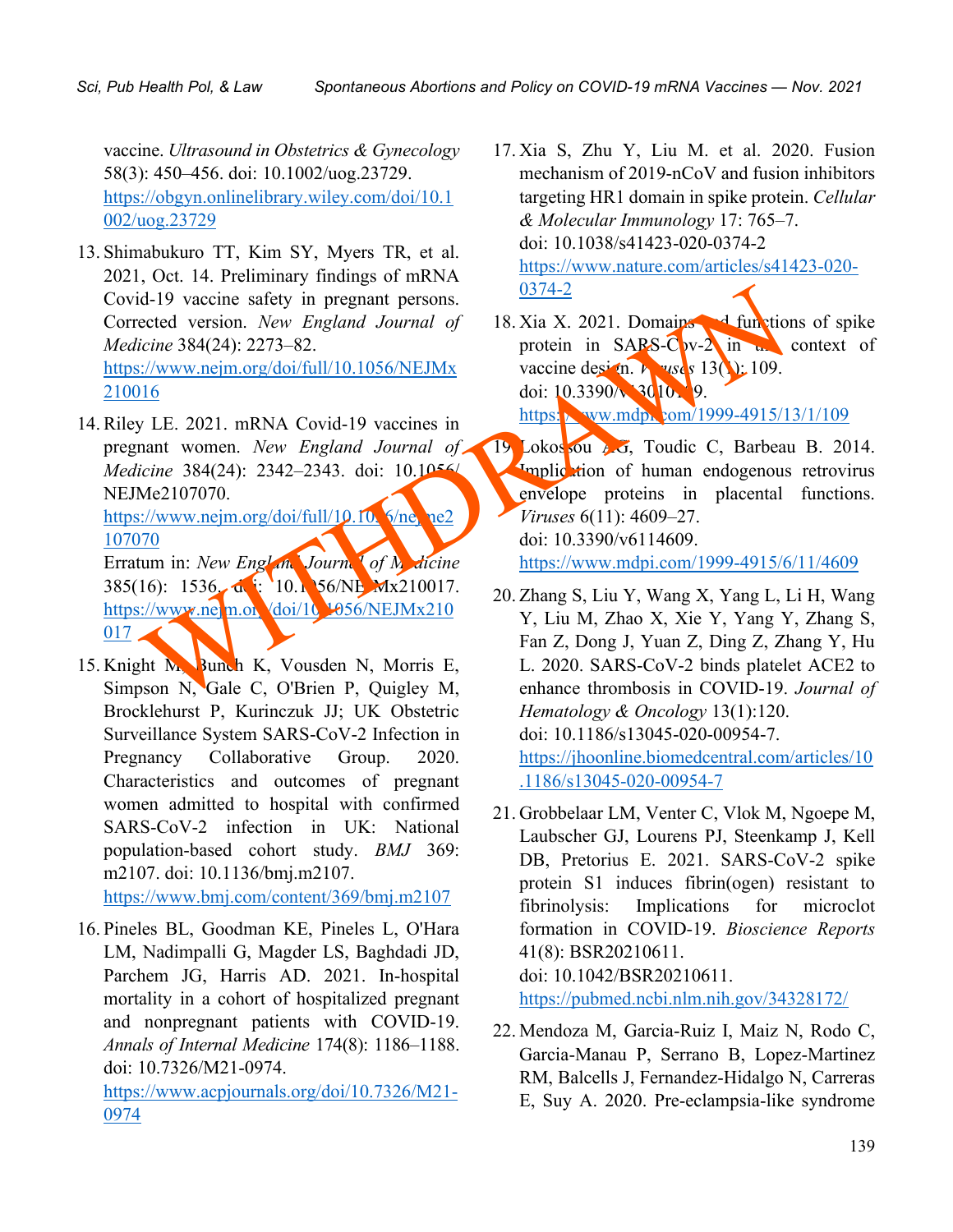induced by severe COVID-19: A prospective observational study. *BJOG* 127(11):1374–1380. doi: 10.1111/1471-0528.16339.

[https://obgyn.onlinelibrary.wiley.com/doi/10.1](https://obgyn.onlinelibrary.wiley.com/doi/10.1111/1471-0528.16339) [111/1471-0528.16339](https://obgyn.onlinelibrary.wiley.com/doi/10.1111/1471-0528.16339)

- 23. European Medicines Agency. 2021, Feb. 19. Assessment report: Comirnaty. https://www.ema.europa.eu/en/documents/asse ssment-report/comirnaty-epar-publicassessment-report\_en.pdf
- 24. European Medicines Agency. 2021, Mar. 1. EU Risk Management Plan for COVID-19 mRNA vaccine Moderna. https://www.ema.europa.eu/en/documents/rmp

-summary/spikevax-previously-covid-19 vaccine-moderna-epar-risk-managementplan\_en.pdf

- 25. Mattar CNZ, Koh  $W_1$ , S ow Y, et al. 2021. Addressing anti-syncytin a tibody levels, and fertility  $\alpha$  breastfeeding concerns, following BNT1<sup>9</sup>B2 CVID-19 mRNA vaccination. med $Rxiv$  print: 2021, May 25. doi: 10.1101/2021.05.23.21257686. [https://www.medrxiv.org/content/10.1101/202](https://www.medrxiv.org/content/10.1101/2021.05.23.21257686v1) [1.05.23.21257686v1](https://www.medrxiv.org/content/10.1101/2021.05.23.21257686v1) Exament report Comirnaty<br>
Exament report Comirnaty epar-public-<br>
Siment-report en.<br>
Magnetime Medicines Agency. 2021, Mar. 1. EU envelope procession of the placential<br>
Magnetime Medicines Agency. 2021, Mar. 1. EU envelope
- 26. National Vaccine Information Centre. 2021. Search the VAERS database. <https://medalerts.org/vaersdb/>
- 27. Guo L, Gu F, Xu Y, Zhou C. 2020, Nov. 17. Increased copy number of syncytin-1 in the trophectoderm is associated with implantation of the blastocyst. *PeerJ Life & Environment* 8: e10368. doi: 10.7717/peerj.10368. <https://peerj.com/articles/10368/>
- 28. Gallaher B. 2020, Feb. Response to nCov2019 against backdrop of endogenous retroviruses. [https://virological.org/t/response-to-ncov2019](https://virological.org/t/response-to-ncov2019-against-backdrop-of-endogenous-retroviruses/396) [against-backdrop-of-endogenous](https://virological.org/t/response-to-ncov2019-against-backdrop-of-endogenous-retroviruses/396)[retroviruses/396](https://virological.org/t/response-to-ncov2019-against-backdrop-of-endogenous-retroviruses/396) Accessed Aug. 3, 2021.

29. Langbein M, Strick R, Strissel PL, et al. 2008. Impaired cytotrophoblast cell-cell fusion is associated with reduced Syncytin and increased apoptosis in patients with placental dysfunction. *Molecular Reproduction & Development* 75(1): 175–83. doi: 10.1002/mrd.20729. [https://onlinelibrary.wiley.com/doi/10.1002/mr](https://onlinelibrary.wiley.com/doi/10.1002/mrd.20729)

d.20729

30. Lokossou AG, Toudic C, Barbau B. 2014. Implication of human endogenous retrovirus envelope proteins in placental functions. *Virus*  $\approx$  6(11):  $460 - 27$ .

doi:  $1233\sqrt{v}6114609$ .

https://www.mdpi.com/1999-4915/6/11/4609

31. Soygur B, Sati L, Demir R. 2016. Altered expression of human endogenous retroviruses syncytin-1, syncytin-2 and their receptors in human normal and gestational diabetic placenta. *Histology and Histopathology* 31(9): 1037–47. doi: 10.14670/HH-11-735.

https://pubmed.ncbi.nlm.nih.gov/26875564/

- 32. Köhn FM, Müller C, Drescher D, et al. 1998. Effect of angiotensin converting enzyme (ACE) and angiotensins on human sperm functions. *Andrologia* 30(4–5): 207–15. doi: 10.1111/j.1439-0272.1998.tb01162.x. [https://onlinelibrary.wiley.com/doi/10.1111/j.1](https://onlinelibrary.wiley.com/doi/10.1111/j.1439-0272.1998.tb01162.x) [439-0272.1998.tb01162.x](https://onlinelibrary.wiley.com/doi/10.1111/j.1439-0272.1998.tb01162.x)
- 33. Rajput SK, Logsdon DM, Kile B, et al. 2021. Human eggs, zygotes, and embryos express the receptor angiotensin 1-converting enzyme 2 and transmembrane serine protease 2 protein necessary for severe acute respiratory syndrome coronavirus 2 infection. *F&S Science* 2(1): 33– 42. doi: 10.1016/j.xfss.2020.12.005. [https://www.sciencedirect.com/science/article/](https://www.sciencedirect.com/science/article/pii/S2666335X20300616)

[pii/S2666335X20300616](https://www.sciencedirect.com/science/article/pii/S2666335X20300616)

34. Verma S, Saksena S, Sadri-Ardekani H. 2020. ACE2 receptor expression in testes: Implications in coronavirus disease 2019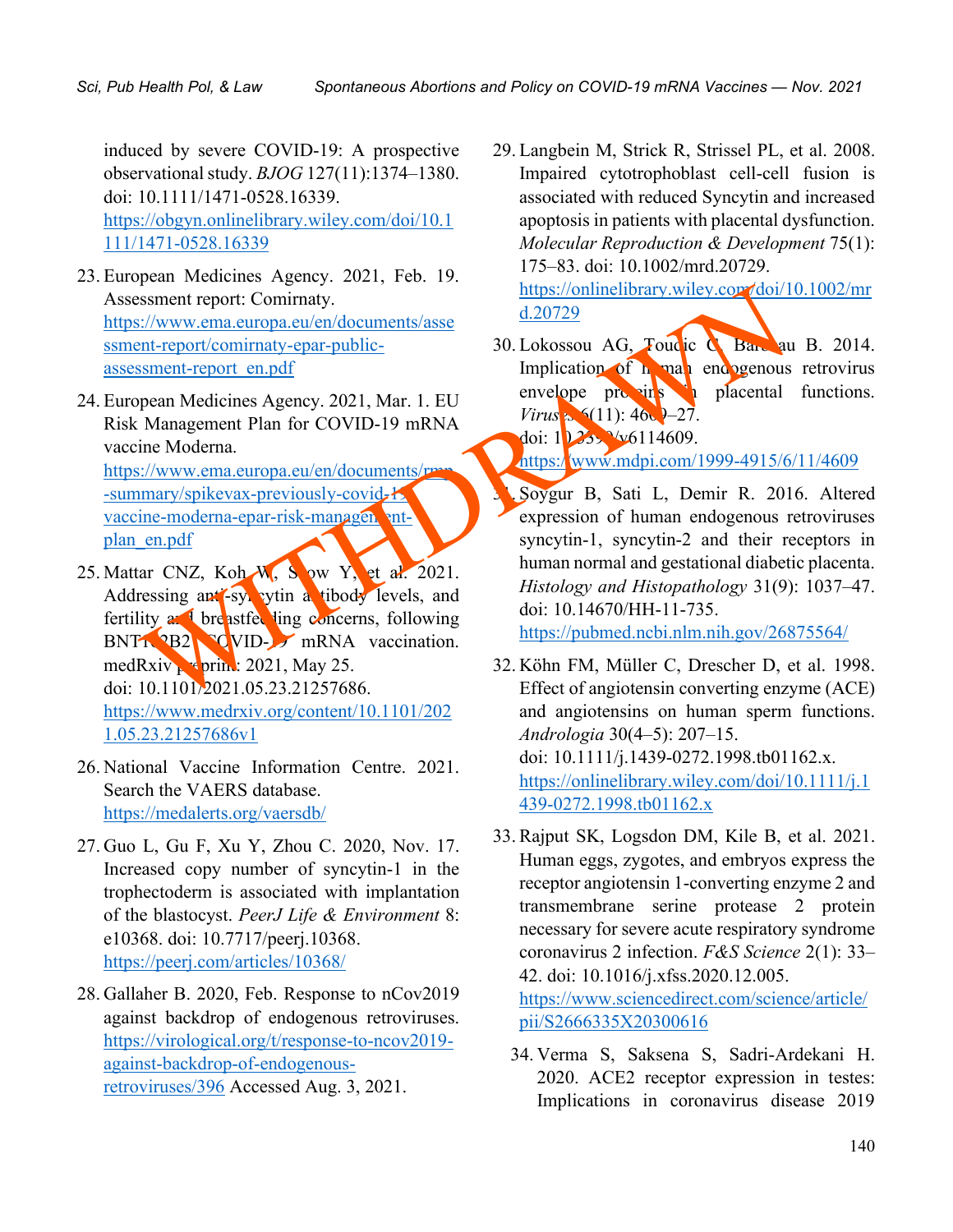pathogenesis. *Biology of Reproduction* 103(3): 449–51. doi: 10.1093/biolre/ioaa08 [https://academic.oup.com/biolreprod/article/](https://academic.oup.com/biolreprod/article/103/3/449/5840520) [103/3/449/5840520](https://academic.oup.com/biolreprod/article/103/3/449/5840520)

- 35. Virant-Klun I, Strle F. 2021. Human oocytes express both ACE2 and BSG genes and corresponding proteins: Is SARS-CoV-2 infection possible? *Stem Cell Reviews and Reports* 17(1): 278–84. doi: 10.1007/s12015- 020-10101-x. https://link.springer.com/article/10.1007%2Fs1 2015-020-10101-x
- 36. Food and Drug Administration. 2021, Aug. Package insert – Comirnaty. https://www.fda.gov/media/151707/download Accessed Aug. 31, 2021.
- 37. Gonzalez DC, Nassau DE, Khodamoradi K, et al. 2021. Sperm parameters bet re and after COVID-19 **MRNA** vacination. *JAMA* 326(3):273–274. doi: 10.1001/jama.2021.9976. https://wmahalalarti.com/journals/jama/fullarti cle/2781360
- 38. Vargesson N. 2015. Thalidomide-induced teratogenesis: History and mechanisms. *Birth Defects Research (Part C)* 105(2): 140–56. doi: 10.1002/bdrc.21096. [https://onlinelibrary.wiley.com/doi/full/10.100](https://onlinelibrary.wiley.com/doi/full/10.1002/bdrc.21096) [2/bdrc.21096](https://onlinelibrary.wiley.com/doi/full/10.1002/bdrc.21096)

39. Pfizer. 2021, Aug. 23. Pfizer-BioNTech COVID-19 vaccine COMIRNATY® receives full U.S. FDA approval for individuals 16 years and older.

[https://www.pfizer.com/news/press](https://www.pfizer.com/news/press-release/press-release-detail/pfizer-biontech-covid-19-vaccine-comirnatyr-receives-full)[release/press-release-detail/pfizer-biontech](https://www.pfizer.com/news/press-release/press-release-detail/pfizer-biontech-covid-19-vaccine-comirnatyr-receives-full)[covid-19-vaccine-comirnatyr-receives-full](https://www.pfizer.com/news/press-release/press-release-detail/pfizer-biontech-covid-19-vaccine-comirnatyr-receives-full) Accessed Sep. 5, 2021.

40. Donahue JG, Kieke BA, King J. DeStefano F, Mascola MA, Irving SA, Cheetham TC, Glanz JM, Jackson A Rein NP, Naleway AL, Wein  $\mathbf{u}$  b E, Belongia EA. 2017. Association of spontaneous abortion with receipt of inactivated influenza vaccine containing H1N1pdm09 in 2010–11 and 2011–12. *Vaccine* 35(40):5314–5322. [013MedsInPregnancy.htm](https://medsafe.govt.nz/profs/PUArticles/June2013MedsInPregnancy.htm) Accessed Aug. 5, [WIT](https://jamanetwork.com/journals/jama/fullarticle/2781360)[HD](https://www.fda.gov/media/151707/download)RAWN

doi: 10.1016/j.vaccine.2017.06.069. [https://www.sciencedirect.com/science/article/](https://www.sciencedirect.com/science/article/pii/S0264410X17308666?via%3Dihub) pii/S0264410X17308666?via%3Dihub

41. New Zealand Medicines and Medical Devices Safety Authority (MEDSAFE). 2013, Jun. 6. Medicines and use in pregnancy. *Prescriber Update* 34(2):18–19.

[https://medsafe.govt.nz/profs/PUArticles/June2](https://medsafe.govt.nz/profs/PUArticles/June2013MedsInPregnancy.htm) 2021.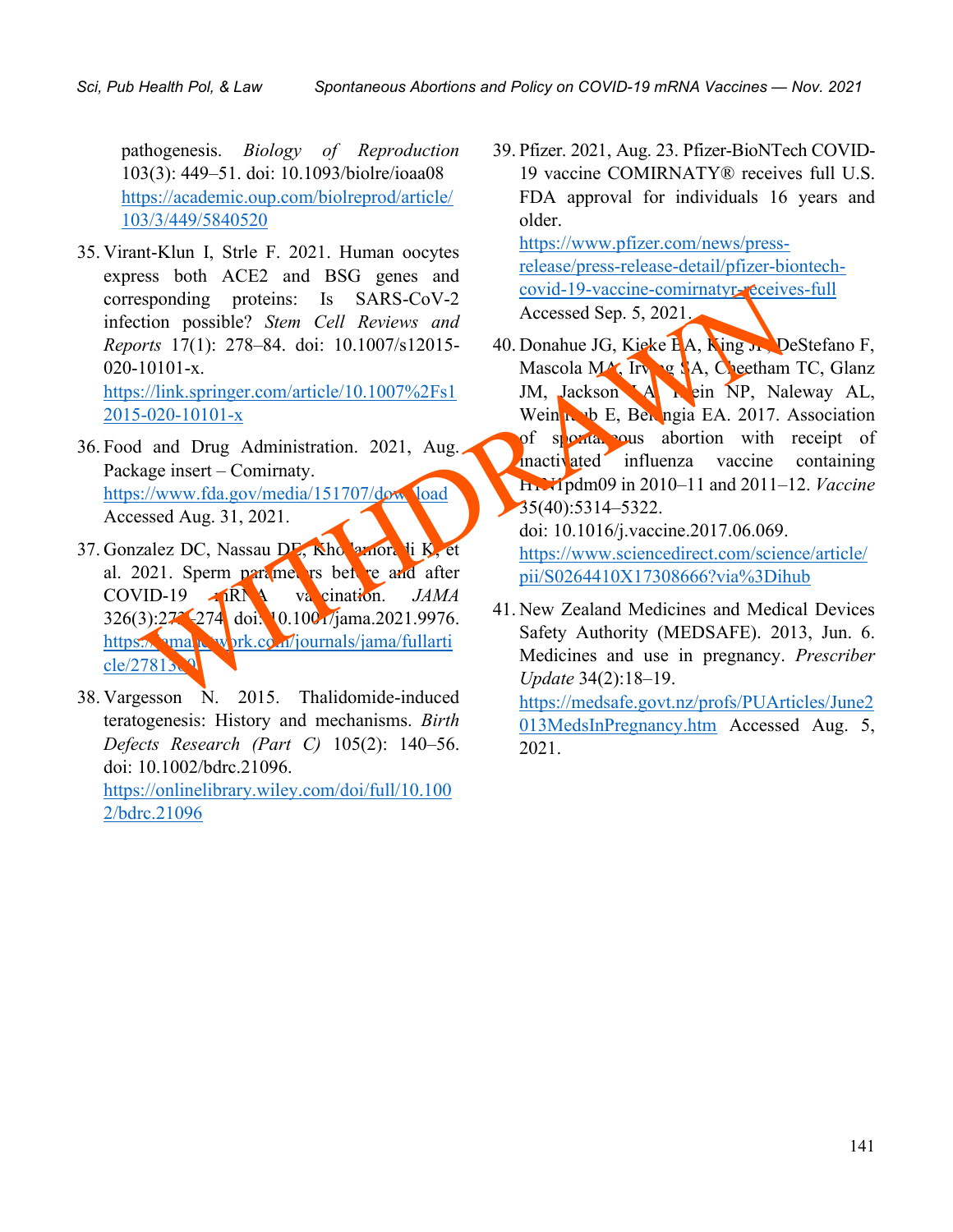## **8 Supplementary tables**

**Table 1.** Estimating the total numbers in each group for exposure (gestation when first mRNA vaccine received) and outcome (loss of pregnancy, live birth); using information reported in the article by Shimabukuro et al. (2021).[4] Ranges for unknown values provided.

| <b>Gestation</b>                                                                                                                                                                                                                                                                                                                                                                                                                                                                                                                                                                                             | Loss of pregnancy:<br>Other (ectopic,<br>induced abortion)                                 |                                  | Loss of pregnancy:<br>Spontaneous abortion /<br>stillbirth     |  | <b>Pregnancies</b><br>resulting in live<br>$\text{bir}(\text{s})$ | <b>Total</b>                                               |  |
|--------------------------------------------------------------------------------------------------------------------------------------------------------------------------------------------------------------------------------------------------------------------------------------------------------------------------------------------------------------------------------------------------------------------------------------------------------------------------------------------------------------------------------------------------------------------------------------------------------------|--------------------------------------------------------------------------------------------|----------------------------------|----------------------------------------------------------------|--|-------------------------------------------------------------------|------------------------------------------------------------|--|
| $<$ 20 weeks                                                                                                                                                                                                                                                                                                                                                                                                                                                                                                                                                                                                 | 10                                                                                         |                                  | 104                                                            |  | 3                                                                 | $114 - 127$                                                |  |
| $\geq$ 20 weeks                                                                                                                                                                                                                                                                                                                                                                                                                                                                                                                                                                                              | $\theta$                                                                                   |                                  | 1                                                              |  | $9 -$<br>51                                                       | $700^{\dagger} - 713$                                      |  |
| <b>Total</b>                                                                                                                                                                                                                                                                                                                                                                                                                                                                                                                                                                                                 | 10                                                                                         |                                  | 105                                                            |  | 712                                                               | 827                                                        |  |
| al (2021) 4] to have received their first mRNA dose in<br>† 700 reported in Table 4 (footnotes) from Shimabukuro<br>the third trimester.<br>Table 2. Examining the association between the gestation (weeks) pregnant women were first exposed to<br>mRNA vaccine and pregrat by oute me, u ing (i) cumulative incidence, (ii) difference in the cumulative<br>incidence observed $\star$ sus purified stimates (expected), and (iii) the risk ratio of pregnancy loss in the<br>mRNA vaccinated group, compreed to historic studies of women who did not receive the mRNA vaccine<br>(published incidence). |                                                                                            |                                  |                                                                |  |                                                                   |                                                            |  |
| <b>Gestation</b>                                                                                                                                                                                                                                                                                                                                                                                                                                                                                                                                                                                             | Pregnancies<br>resulting in<br>$\mathbf{P} = \mathbf{P} \cdot \mathbf{P} \cdot \mathbf{P}$ | <b>Published</b><br>incidence of | <b>Cumulative</b><br>incidence of<br>$\mathbf{1}$ $\mathbf{h}$ |  | Difference in<br>cumulative                                       | <b>Risk Ratio</b><br>(RR)<br>$\triangle$ FOLCI $\triangle$ |  |

| <b>Gestation</b> | Preghancies<br>resulting in<br>live birth $(s)$<br>$\left(\text{count}\right)^{\text{a}}$ | <b>Published</b><br>incidence of<br>pregnancy loss<br>(%) | <b>Cumulative</b><br>incidence of<br>pregnancy loss <sup>b</sup><br>$(\%)(95\% \text{ CI})$ | Difference in<br>cumulative<br>incidence (95%<br>CI, sig.) | <b>Risk Ratio</b><br>(RR)<br>$(95\% \text{ CI}, \text{sig.})$ |
|------------------|-------------------------------------------------------------------------------------------|-----------------------------------------------------------|---------------------------------------------------------------------------------------------|------------------------------------------------------------|---------------------------------------------------------------|
|                  | $\boldsymbol{0}$                                                                          | 11.3 <sup>c</sup>                                         | 104/114 (91.2%)                                                                             | 0.799                                                      | 8.07                                                          |
|                  |                                                                                           |                                                           | (84.1, 95.5)                                                                                | $(0.743, 0.856)$ <sup>d</sup>                              | $(7.60, 8.57)$ <sup>d</sup>                                   |
| $\leq$ 20 weeks  | 13                                                                                        | 11.3 <sup>c</sup>                                         | 104/127 (81.9%)                                                                             | 0.706                                                      | 7.25                                                          |
|                  |                                                                                           |                                                           | (73.9, 87.9)                                                                                | $(0.635, 0.777)$ <sup>d</sup>                              | $(6.66, 7.88)^d$                                              |
|                  | 699                                                                                       | $\leq 1$                                                  | $1/699(0.1\%)$                                                                              | within range <sup>e</sup>                                  |                                                               |
| $\geq$ 20 weeks  | 712                                                                                       | $\leq 1$                                                  | $1/712(0.1\%)$                                                                              | within range <sup>e</sup>                                  |                                                               |

All analysis carried out in R 4.1.0, using the epiR package.

a First exposure to mRNA of 13 pregnancies vaccinated in the second trimester (from 14 up to 28 weeks gestation) were unable to be further categorized by exposure before or after 20 weeks gestation, as required for pregnancy loss definition: spontaneous abortion (< 20 weeks gestation) and stillbirth ( $\geq$  20 weeks gestation); therefore, a range has been provided (as defined in Table 1).

b Excluding pregnancy loss as a result of other (ectopic, induced abortion;  $n = 10$ ).